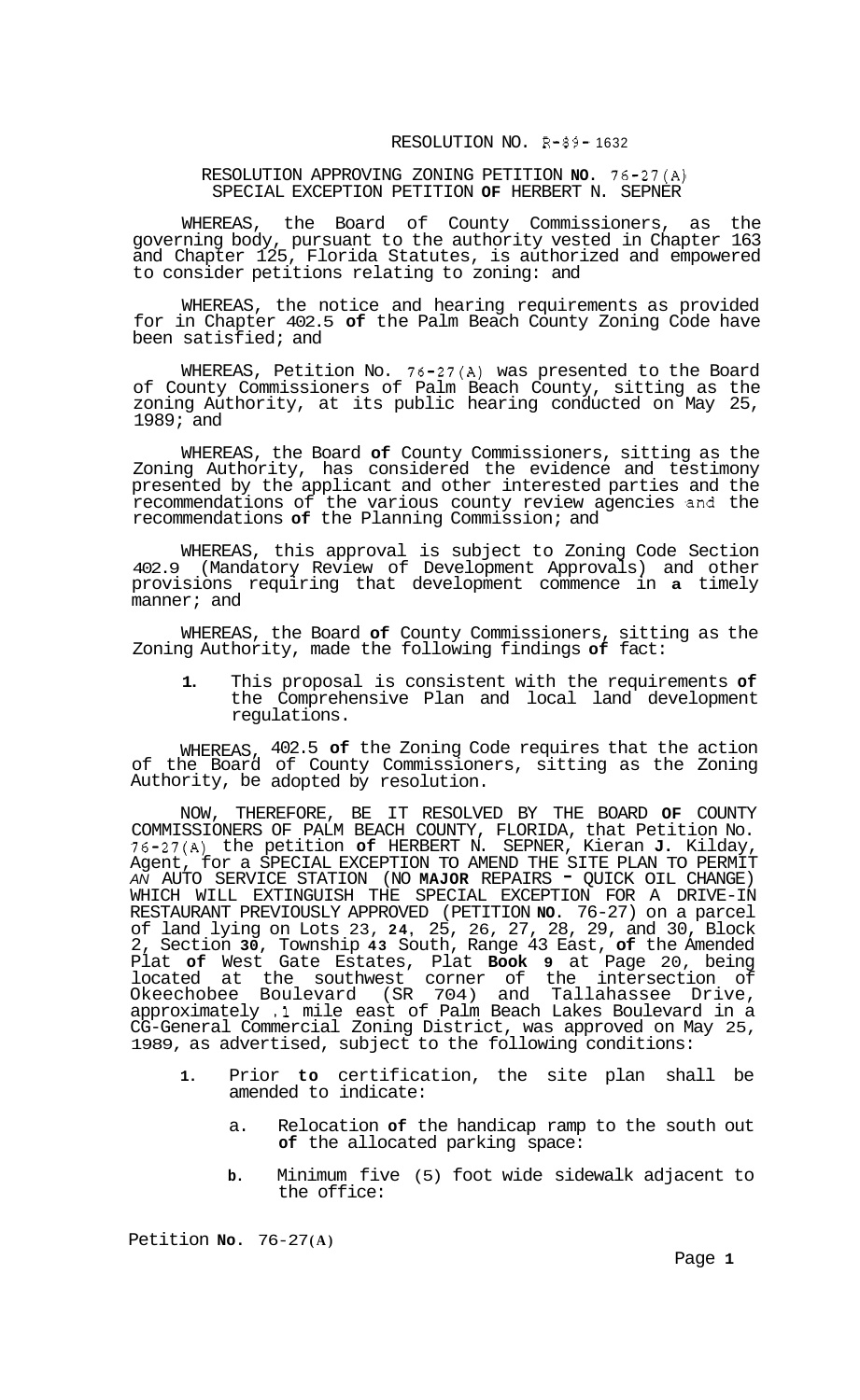- c. Graphic depiction and tabular notation of the transfer of all interior landscape square footage to the perimeter:
- d. Required five **(5)** car stacking distance for all drive-up units. The stacking spaces shall be a minimum of ten **(10)** feet wide by twenty **(20)**  feet in size.
- **2.**  Use of the site shall be limited to a quick oil change facility (maximum **of 2,384** square feet total floor area) with accessory services limited to the maintenance and replacement of automotive mechanical fluids and associated chassis lubricants.
- **3.**  There shall be no outside storage of disassembled vehicles or parts thereof.
- **4. No** retail sales shall be permitted except for products installed by the repair facility.
- **5.**  Prior to certification, the petitioner shall amend the site plan **to** indicate a twenty-five **(25)** foot long terminal island, extending westerly from the southwest corner of the drive-in facility.
- **6.**  The stacking lanes shall be designed **so** as not to interfere with the backup distances and access aisles of required parking stalls or other traffic utilizing the site.
- *7.*  Vehicle parking shall be limited to the parking spaces designated on the approved site plan. **No**  parking of vehicles is to be permitted in landscape areas, rights-of-way, or interior drives.
- *8.*  Outdoor lighting used to illuminate the premises shall be low intensity, shielded and directed away from adjacent properties and streets, shining only on the subject site.
- **9. All** signage shall be in conformance with the Palm Beach County Sign Code. **No** banners, flags, balloons, snipe signs, etc., **shall** be permitted on site.
- **10.**  Generation and disposal of hazardous effluents into sanitary sewerage system shall be prohibited unless adequate pretreatment facilities approved by the Florida Department of Environmental Regulation (FDER) and Agency responsible for sewage works are constructed and used by project tenants or owners generating such effluents.
- **11.**  Sewer service is available to the property. Therefore, no septic tank shall be permitted to the site.
- **12.**  Water service is available to the property. Therefore, no well shall **be** permitted on the site to provide potable water.
- **13.**  The owner, occupant or tenant **of** the facility shall participate in an oil recycling program which ensures proper re-use or disposal *of* waste oil.

Petition **No. 76-27(A)**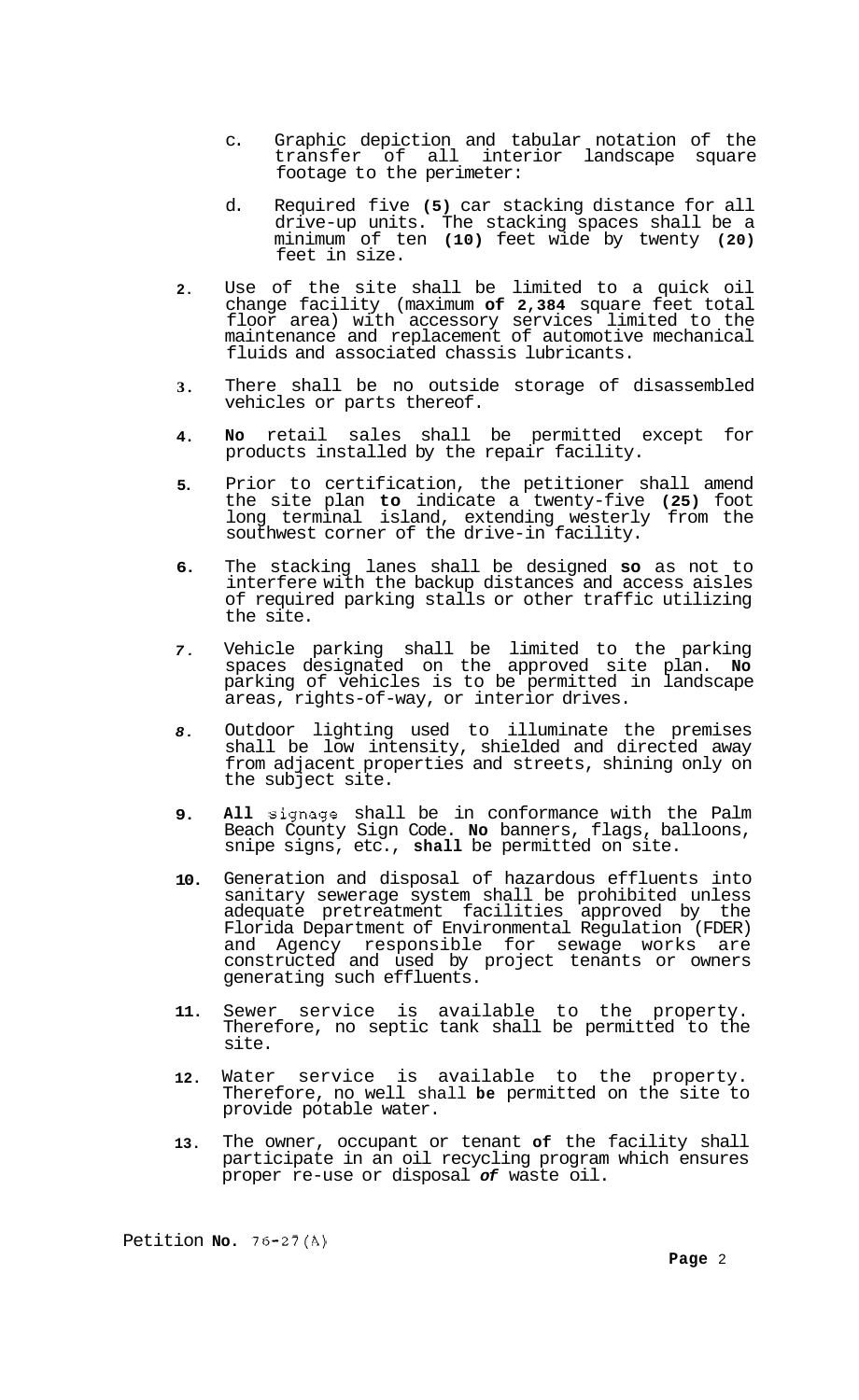- **14. No** portion of this project is to be approved on well and/or septic tank, existing or new. Existing septic tanks are to be abandoned in accordance with Chapter 10D-6 F.A.C.
- **15.** The Developer shall provide discharge control and treatment for the stormwater runoff in accordance with all applicable agency requirements in effect at the time of the permit application. However, at a minimum, this development shall retain onsite the stormwater runoff generated by a three **(3)** year-one **(1)** hour storm with a total rainfall of **3** inches as required by the Permit Section, **Land Development Division.** In the event that the subject site abuts a Department of Transportation maintained roadway, concurrent approval from the Florida Department of Transportation will also be required. The drainage system shall be maintained in an acceptable condition as approved by the County Engineer. In the event that the drainage system **is** not adequately maintained as determined by the County Engineer, this matter will be referred to the Code Enforcement Board for enforcement.
- **16.** The Developer shall design the drainage system such that drainage from those areas which may contain hazardous or undesirable waste shall be separate from stormwater runoff from the remainder of the site. **No**  positive outfall shall be permitted into the Tallahassee Drive Drainage System.
- **17.** Within ninety **(90)** days of special exception approval of this project, the property owner shall convey to Palm Beach County **Land Development Division** by road right-of-way warranty deed for a safe corner at the intersection of Tallahassee Drive and Okeechobee Boulevard free of all encumbrances and encroachments. Property owner shall provide Palm Beach County with sufficient documentation acceptable to the Right of Way Acquisition Section to ensure that the property is free of all encumbrances and encroachments.
- **18.** The property owner shall construct four **(4)** foot sidewalks along the project's frontage for Tallahassee Drive and Shawnee Avenue if required by the Westgate Community Redevelopment Agency.
- **19.** The property owner shall fund a pro rata share in the cost of paving Shawnee Avenue along the project's frontage. Funding shall be based upon the cost **of** one **10** foot travel lane along this project's entire frontage.
- **20.** Failure to comply with any conditions of approval may result in the denial or revocation of a building permit; the issuance of a stop work order; the denial *of* **a** Certificate of Occupancy on any building or structure: **or** the denial **or** revocation of any permit or approval for any developer-owner, commercialowner, lessee, or user **of** the subject property. Appeals from such action may be taken to the Palm Beach County Board **of** Adjustment or as otherwise provided in the Palm Beach County Zoning Code.

Petition **No. 76-27(A)** 

Page **3**